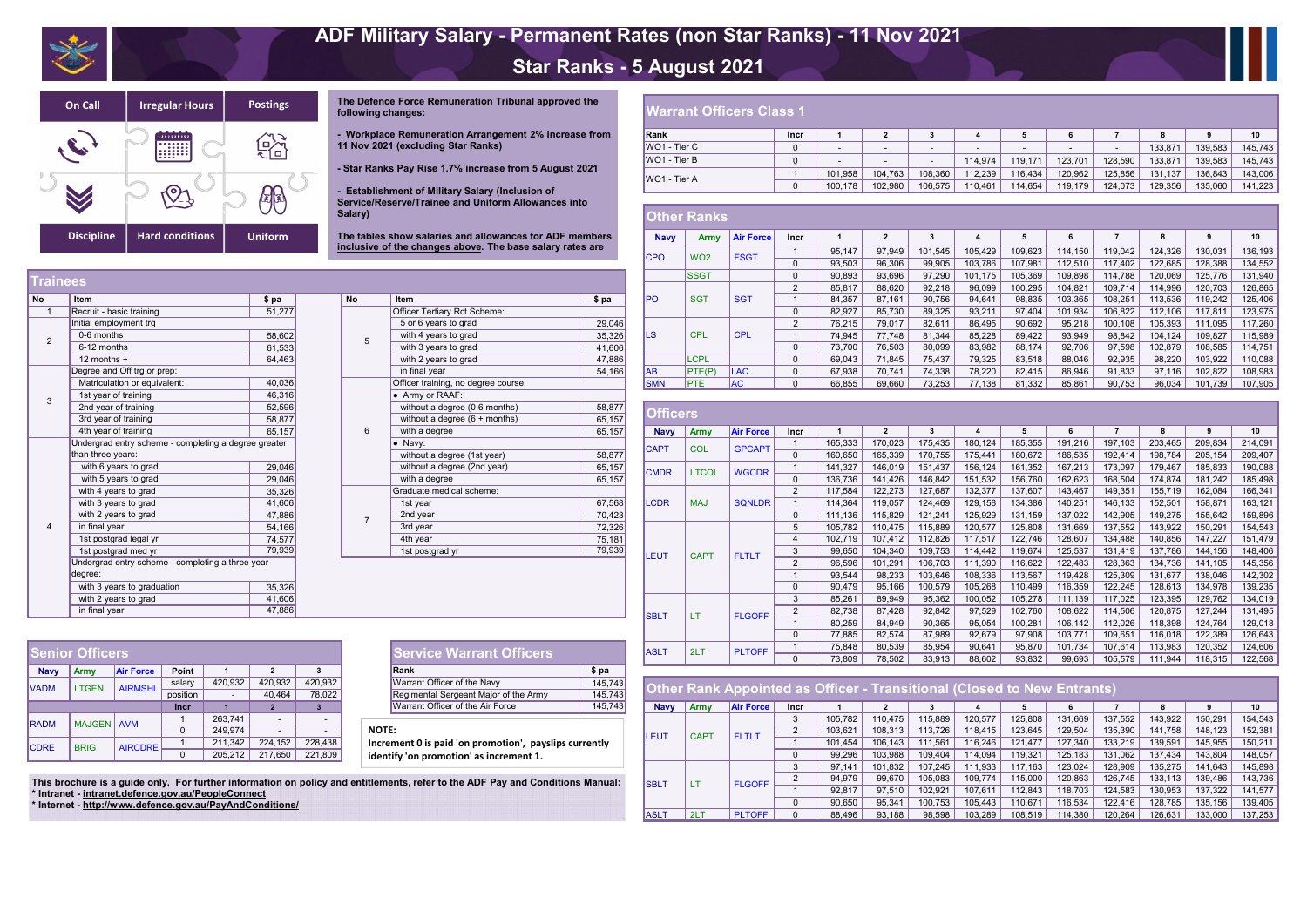| <b>Submarine Escape Disability</b> | \$pa                     | \$/day | <b>Clearance Diver</b>        | $$$ pa      | $$$ /day  | <b>Field</b>                           | \$/day  |
|------------------------------------|--------------------------|--------|-------------------------------|-------------|-----------|----------------------------------------|---------|
| Rate                               | 7,375                    | 43.99  | CD Team                       | 23,448      | 64.24     | Tier <sub>1</sub>                      | 72.53   |
| Open water ascent <90m             |                          | 200.13 | CD Other                      | 17.135      | 46.94     | Tier 2                                 | 42.78   |
| Open water ascent >90m             | $\overline{\phantom{0}}$ | 400.23 | <b>CD</b> Trainee             | 13,211      | 36.19     |                                        |         |
|                                    |                          |        | CD Support Member and AMWCDTG | 7,375       | 20.21     | <b>Separation</b>                      | \$ pa   |
| Maritime                           | \$pa                     | \$/day | Deep Dive                     | \$/Occur    | \$/Add Hr | MWD(U)                                 | 3,015   |
| <b>Disability</b>                  |                          |        | Per dive                      | 359.43      |           | MWD (Continuous exposure)              | 801     |
| <b>Major Fleet Unit</b>            | 13.211                   | 36.19  | Hourly rate - max 5 hrs       |             | 36.91     |                                        |         |
| <b>Minor War Vessel</b>            | 15.614                   | 42.78  | <b>Experimental Dive</b>      | \$/On-Occur | \$/Add hr | <b>Arduous Conditions Navy SSS</b>     | $$$ pa  |
| Submarine                          | 19,819                   | 54.30  | Grade 1                       | 240.13      | 24.01     | <b>Safety Officer/Conducting Staff</b> | 801     |
| <b>Sustainability</b>              |                          |        | Grade 2                       | 387.86      | 43.99     |                                        |         |
| Completed 3 but less than 6 yrs    | 12,011                   | 32.91  | Grade 3                       | 650.40      | 70.03     | <b>Diving</b>                          | \$/rate |
| Completed 6 but less than 11 yrs   | 19,216                   | 52.65  | Grade 4                       | 1,300.69    | 220.14    | Instructor (pa)                        | 7,375   |
|                                    | $\sim$                   | -- --  |                               |             |           |                                        | $- - -$ |

| <b>Submarine Escape Disability</b> | \$pa   | \$/day   | <b>Clearance Diver</b>                                 | \$pa        | \$/day    | <b>Field</b>                           | \$/day  |
|------------------------------------|--------|----------|--------------------------------------------------------|-------------|-----------|----------------------------------------|---------|
| Rate                               | 7,375  | 43.99    | CD Team                                                | 23,448      | 64.24     | Tier 1                                 | 72.53   |
| Open water ascent <90m             |        | 200.13   | CD Other                                               | 17,135      | 46.94     | Tier 2                                 | 42.78   |
| Open water ascent >90m             | $\sim$ | 400.23   | <b>CD</b> Trainee                                      | 13,211      | 36.19     |                                        |         |
|                                    |        |          | <b>CD Support Member and AMWCDTG</b>                   | 7,375       | 20.21     | <b>Separation</b>                      | \$ pa   |
| <b>Maritime</b>                    | \$pa   | \$/day   | Deep Dive                                              | \$/Occur    | \$/Add Hr | MWD(U)                                 | 3,015   |
| <b>Disability</b>                  |        |          | Per dive                                               | 359.43      |           | <b>MWD (Continuous exposure)</b>       | 801     |
| Major Fleet Unit                   | 13,211 | 36.19    | Hourly rate - max 5 hrs                                |             | 36.91     |                                        |         |
| <b>Minor War Vessel</b>            | 15,614 | 42.78    | <b>Experimental Dive</b>                               | \$/On-Occur | \$/Add hr | <b>Arduous Conditions Navy SSS</b>     | \$pa    |
| Submarine                          | 19,819 | 54.30    | Grade 1                                                | 240.13      | 24.01     | <b>Safety Officer/Conducting Staff</b> | 801     |
| <b>Sustainability</b>              |        |          | Grade 2                                                | 387.86      | 43.99     |                                        |         |
| Completed 3 but less than 6 yrs    | 12,011 | 32.91    | Grade 3                                                | 650.40      | 70.03     | <b>Diving</b>                          | \$/rate |
| Completed 6 but less than 11 yrs   | 19,216 | 52.65    | Grade 4                                                | 1,300.69    | 220.14    | Instructor (pa)                        | 7,375   |
| Completed 11 or more years         | 21,619 | 59.23    |                                                        |             |           | <b>Qualified Diver (per day)</b>       | 72.53   |
| <b>Boarding Party</b>              |        | 72.53    |                                                        |             |           | Trainee / RCC (per day)                | 54.14   |
|                                    |        |          | <b>Special Forces</b>                                  | \$pa        | \$/day    | <b>Recruit Instructor</b>              | $$$ pa  |
| <b>Unpredictable Explosives</b>    | $$$ pa | \$/occur | <b>Disability</b>                                      |             |           | Sustainability                         | 7,375   |
| Low Risk Search                    | 4,572  | 36.19    | Qual SF incl SFSS Regimental posted or similar foreign |             |           | <b>Disability allowance</b>            | 9,539   |
| <b>High Risk Search</b>            | 10,547 | 87.88    | Cdo, TAG CD                                            | 36,073      | 74.13     | <b>Adventurous Training Instructor</b> | \$/rate |
| <b>Render Safe</b>                 | 17,135 | 144.20   | <b>SAS</b>                                             | 45,091      | 74.13     | Instructor (pa)                        | 7,375   |
| Render Safe (non continuous)       | 9,539  |          | <b>SFSS within SOCOMD or similar foreign</b>           |             |           | Leader (per day)                       | 54.14   |
|                                    |        |          | Support 1B                                             | 7,375       | 20.21     | <b>Flying Disability</b>               | \$/rate |
| <b>Paratrooper</b>                 | \$pa   | \$/day   | Support 1C                                             | 10,547      | 28.89     | Annual                                 | 9,539   |
| Ford Fall Instantation             | 10.011 | 20.40    |                                                        | 27057       | 7110      | $D = 11.7$                             | 00.40   |

|                                        |        |          | <b>Special Forces</b>                                  | $$$ pa | \$/day                   | <b>Recruit Instructor</b>              | $$$ pa  |
|----------------------------------------|--------|----------|--------------------------------------------------------|--------|--------------------------|----------------------------------------|---------|
| <b>Unpredictable Explosives</b>        | $$$ pa | \$/occur | <b>Disability</b>                                      |        |                          | Sustainability                         | 7,375   |
| Low Risk Search                        | 4,572  | 36.19    | Qual SF incl SFSS Regimental posted or similar foreign |        |                          | <b>Disability allowance</b>            | 9,539   |
| High Risk Search                       | 10,547 | 87.88    | Cdo, TAG CD                                            | 36,073 | 74.13                    | <b>Adventurous Training Instructor</b> | \$/rate |
| <b>Render Safe</b>                     | 17,135 | 144.20   | <b>SAS</b>                                             | 45,091 | 74.13                    | Instructor (pa)                        | 7,375   |
| Render Safe (non continuous)           | 9,539  | $\sim$   | <b>SFSS within SOCOMD or similar foreign</b>           |        |                          | Leader (per day)                       | 54.14   |
|                                        |        |          | Support 1B                                             | 7,375  | 20.21                    | <b>Flying Disability</b>               | \$/rate |
| Paratrooper                            | \$pa   | \$/day   | Support 1C                                             | 10,547 | 28.89                    | Annual                                 | 9,539   |
| <b>Free Fall Instructor</b>            | 13,211 | 36.19    | Support 2/3                                            | 27,057 | 74.13                    | Daily                                  | 26.13   |
| PJI at PTS                             | 10,547 | 28.89    | <b>Cbt Controller/Officer</b>                          | 27,057 | 74.13                    | <b>Language Proficiency</b>            | \$pa    |
| PJI - other unit                       | 7,375  | 20.21    | <b>SF incl SFSS posted to SF School</b>                |        |                          | Lower                                  |         |
| Jump master                            | 6,381  | 17.48    | Cdo, SAS, TAG CD, Trainee,                             | 27,057 | 74.13                    | Group 1                                | 1,226   |
| <b>Free Fall Paratrooper</b>           | 5,524  | 15.13    | <b>SF Instruct</b>                                     |        |                          | Group 2                                | 1,841   |
| FFI in non-para posting (<3 yrs after) | 3,015  |          | SF Support 2/3                                         | 17,135 | 46.94                    | Group 3                                | 2,453   |
| Paratrooper duties                     |        | 43.99    | <b>Designated Special Duty</b>                         |        |                          | Intermediate                           |         |
| 1 CDO, 2 CDO, 4 Sqn, PTS, SASR,        | 4,572  | 12.53    | Tier A                                                 | $\sim$ | 271.41                   | Group 1                                | 2,453   |
| SOER, SOLS, equiv o/s unit             |        |          | <b>Tier B</b>                                          |        | 174.88                   | Group 2                                | 3,680   |
| Other para units                       | 2,285  | 6.26     | Tier <sub>C</sub>                                      |        | 104.92                   | Group 3                                | 4,909   |
| PJI in non-para posting (<3 yrs after) | 2,285  |          | <b>Sustainability</b>                                  |        |                          | <b>Higher</b>                          |         |
| <b>HAPO Descent - jumper</b>           |        | 419.04   | <b>Qual SF Posted to SF Instr</b>                      |        |                          | Group 1                                | 3,680   |
| HAPO Descent - non-jumper              | $\sim$ | 209.52   | Cdo                                                    | 4,909  | $\sim$                   | Group 2                                | 6,135   |
|                                        |        |          | <b>SASR</b>                                            | 10,547 |                          | Group 3                                | 8,577   |
|                                        |        |          | <b>Qual SF Posted Outside Special Force Regt</b>       |        |                          | <b>Advance</b>                         |         |
|                                        |        |          | Cdo                                                    | 17,135 | $\overline{\phantom{a}}$ | Group 1                                | 4,909   |
|                                        |        |          | <b>SASR</b>                                            | 21,619 |                          | Group 2                                | 8,577   |
|                                        |        |          | <b>Disablement Tech Outside SOCOMD</b>                 | 7,375  |                          | Group 3                                | 12,256  |

| <b>Field</b>                           | \$/day  |
|----------------------------------------|---------|
| Tier <sub>1</sub>                      | 72.53   |
| Tier <sub>2</sub>                      | 42.78   |
|                                        |         |
| <b>Separation</b>                      | \$ pa   |
| MWD(U)                                 | 3,015   |
| <b>MWD (Continuous exposure)</b>       | 801     |
|                                        |         |
| <b>Arduous Conditions Navy SSS</b>     | \$pa    |
| <b>Safety Officer/Conducting Staff</b> | 801     |
|                                        |         |
| <b>Diving</b>                          | \$/rate |
| Instructor (pa)                        | 7,375   |
| <b>Qualified Diver (per day)</b>       | 72.53   |
| Trainee / RCC (per day)                | 54.14   |
| <b>Recruit Instructor</b>              | \$pa    |
| Sustainability                         | 7,375   |
| <b>Disability allowance</b>            | 9,539   |
| <b>Adventurous Training Instructor</b> | \$/rate |
| Instructor (pa)                        | 7,375   |
| Leader (per day)                       | 54.14   |
| <b>Flying Disability</b>               | \$/rate |
| Annual                                 | 9,539   |
| Daily                                  | 26.13   |
| <b>Language Proficiency</b>            | \$pa    |
| Lower                                  |         |
| Group 1                                | 1,226   |
| Group <sub>2</sub>                     | 1,841   |
| Group <sub>3</sub>                     | 2,453   |
| <b>Intermediate</b>                    |         |
| Group 1                                | 2,453   |
| Group <sub>2</sub>                     | 3,680   |
| Group 3                                | 4,909   |
| <b>Higher</b>                          |         |
| Group 1                                | 3,680   |
| Group <sub>2</sub>                     | 6,135   |
| Group 3                                | 8,577   |
| <b>Advance</b>                         |         |
| Group 1                                | 4,909   |
| Group <sub>2</sub>                     | 8,577   |
| Group 3                                | 12,256  |

| <b>Field</b>                           | \$/day  |
|----------------------------------------|---------|
| Tier 1                                 | 72.53   |
| Tier <sub>2</sub>                      | 42.78   |
|                                        |         |
| <b>Separation</b>                      | \$pa    |
| MWD(U)                                 | 3,015   |
| <b>MWD (Continuous exposure)</b>       | 801     |
|                                        |         |
| <b>Arduous Conditions Navy SSS</b>     | \$pa    |
| <b>Safety Officer/Conducting Staff</b> | 801     |
|                                        |         |
| <b>Diving</b>                          | \$/rate |
| Instructor (pa)                        | 7,375   |
| <b>Qualified Diver (per day)</b>       | 72.53   |
| Trainee / RCC (per day)                | 54.14   |
| <b>Recruit Instructor</b>              | \$pa    |
| Sustainability                         | 7,375   |
| <b>Disability allowance</b>            | 9,539   |
| <b>Adventurous Training Instructor</b> | \$/rate |
| Instructor (pa)                        | 7,375   |
| Leader (per day)                       | 54.14   |
| <b>Flying Disability</b>               | \$/rate |
| Annual                                 | 9.539   |
| Daily                                  | 26.13   |
| <b>Language Proficiency</b>            | \$pa    |
| Lower                                  |         |
| Group 1                                | 1,226   |
| Group 2                                | 1,841   |
| Group 3                                | 2,453   |
| Intermediate                           |         |
| Group 1                                | 2,453   |
| Group <sub>2</sub>                     | 3,680   |
| Group 3                                | 4,909   |
| <b>Higher</b>                          |         |
| Group 1                                | 3,680   |
| Group <sub>2</sub>                     | 6,135   |
| Group 3                                | 8,577   |
| <b>Advance</b>                         |         |
| Group 1                                | 4,909   |
| Group <sub>2</sub>                     | 8,577   |
| Group 3                                | 12,256  |



| <b>Paratrooper</b>                     | \$ pa  | \$/day |
|----------------------------------------|--------|--------|
| <b>Free Fall Instructor</b>            | 13,211 | 36.19  |
| PJI at PTS                             | 10,547 | 28.89  |
| PJI - other unit                       | 7.375  | 20.21  |
| Jump master                            | 6,381  | 17.48  |
| <b>Free Fall Paratrooper</b>           | 5.524  | 15.13  |
| FFI in non-para posting (<3 yrs after) | 3,015  |        |
| <b>Paratrooper duties</b>              |        | 43.99  |
| 1 CDO, 2 CDO, 4 Sqn, PTS, SASR,        | 4.572  | 12.53  |
| SOER, SOLS, equiv o/s unit             |        |        |
| Other para units                       | 2,285  | 6.26   |
| PJI in non-para posting (<3 yrs after) | 2,285  |        |
| <b>HAPO Descent - jumper</b>           |        | 419.04 |
| HAPO Descent - non-iumner              |        | 209.52 |



# **ADF Military Allowances - 11 Nov 2021**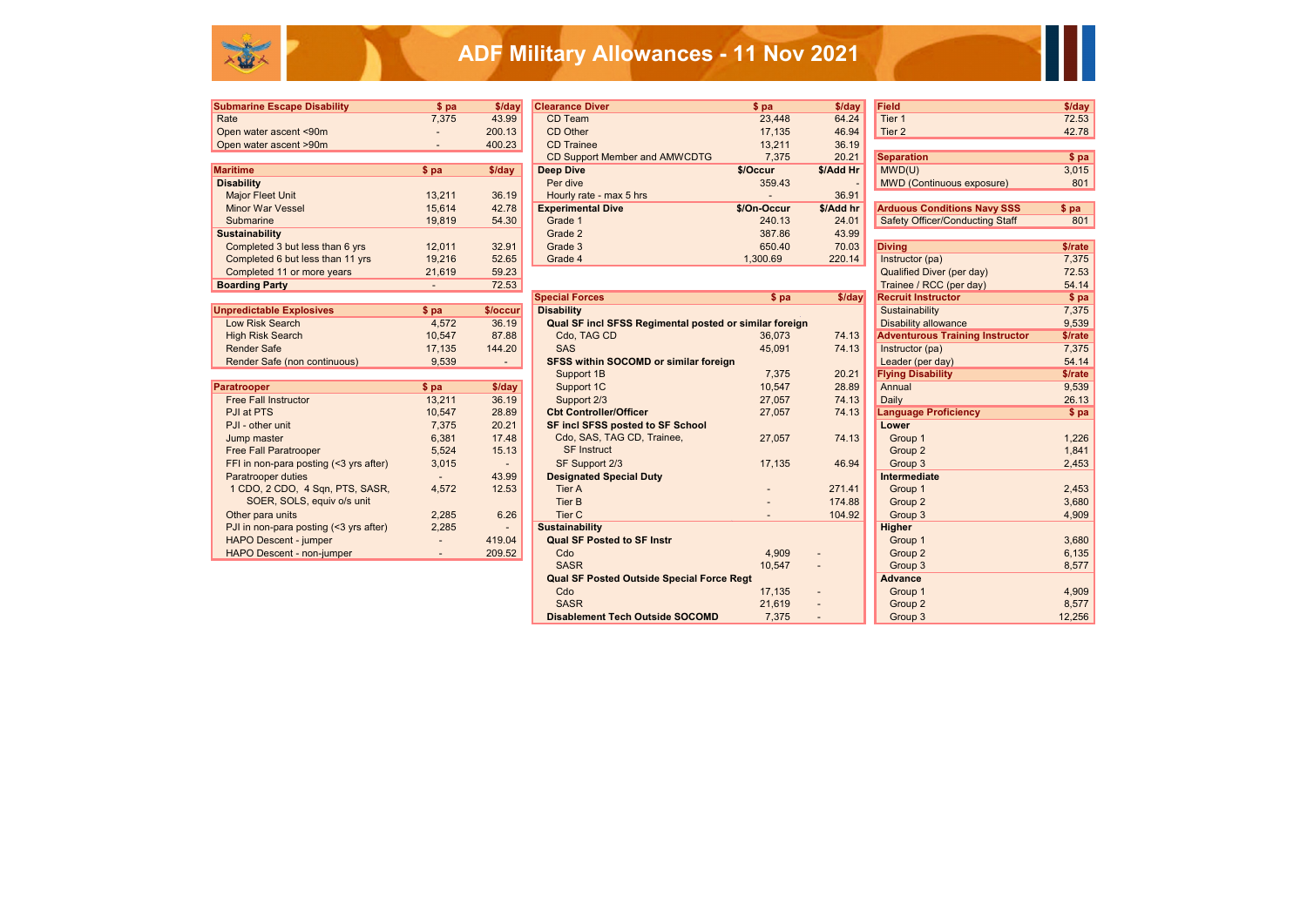|                                     |                              |                  |                             | <b>Medical Officers</b> |                |                                    |                    |                  |
|-------------------------------------|------------------------------|------------------|-----------------------------|-------------------------|----------------|------------------------------------|--------------------|------------------|
| Level                               | \$ pa                        | \$/day           | <b>Navy</b>                 | <b>Army</b>             | <b>RAAF</b>    | Level                              | \$ pa              | \$/day           |
| LL5-2                               | 265,864                      | 728.39           | <b>RADM</b>                 | MAJGEN AVM              |                | ML4                                | 343,705            | 941.66           |
| LL5-1<br>$LL5-2$                    | 252,019                      | 690.46           |                             |                         |                | ML3<br>ML4                         | 337,603            | 924.94           |
| $LL5-1$                             | 226,711<br>219,468           | 621.13<br>601.28 | <b>CDRE</b>                 | <b>BRIG</b>             | <b>AIRCDRE</b> | ML3                                | 331,501<br>325,399 | 908.22<br>891.50 |
| $LL-A$                              | $\overline{\phantom{a}}$     | 541.38           |                             |                         |                | <b>MML 4-3</b>                     | 320,388            | 877.78           |
| LL-B                                | $\qquad \qquad \blacksquare$ | 524.63           |                             |                         |                | <b>MML 4-2</b>                     | 312,524            | 856.23           |
| LL 5-2<br>$LL5-1$                   | 211,608                      | 579.75           |                             |                         |                | <b>MML 4-1</b>                     | 304,890            | 835.32           |
| LL 4                                | 204,416<br>198,300           | 560.04<br>543.29 |                             |                         |                | <b>MML 3A-4</b><br><b>MML 3A-3</b> | 320,245<br>312,387 | 877.38<br>855.85 |
| LL $3^*$                            | 189,176                      | 518.29           |                             |                         |                | <b>MML 3A-2</b>                    | 303,528            | 831.58           |
| LL-A                                |                              | 541.38           |                             |                         |                | <b>MML 3A-1</b>                    | 292,629            | 801.72           |
| $LL-B$                              | $\overline{a}$               | 524.63           |                             |                         |                | <b>MML 3-5</b>                     | 304,890            | 835.32           |
| LL <sub>5</sub><br>LL 4-2           | 198,300<br>192,184           | 543.29<br>526.53 | <b>CAPT</b>                 | COL                     | <b>GPCAPT</b>  | <b>MML 3-4</b><br><b>MML 3-3</b>   | 298,684<br>292,629 | 818.31<br>801.72 |
| LL 4-1                              | 185,382                      | 507.90           |                             |                         |                | <b>MML 3-2</b>                     | 286,721            | 785.55           |
| LL 3-2                              | 180,054                      | 493.30           |                             |                         |                | <b>MML 3-1</b>                     | 279,839            | 766.68           |
| $LL$ 3-1                            | 174,838                      | 479.01           |                             |                         |                | <b>MML 2B-2</b>                    | 208,824            | 572.12           |
| LL-A<br>$LL-B$                      |                              | 540.79<br>524.04 |                             |                         |                | <b>MML 2B-1</b><br><b>MML 2A-4</b> | 200,933<br>193,046 | 550.50<br>528.89 |
| LL 4-4                              | 182,049                      | 498.76           |                             |                         |                | <b>MML 2A-3</b>                    | 183,811            | 503.59           |
| LL 4-3                              | 177,853                      | 487.27           |                             |                         |                | <b>MML 2A-2</b>                    | 179,796            | 492.59           |
| LL 4-2                              | 173,904                      | 476.45           |                             |                         |                | <b>MML 2A-1</b>                    | 175,897            | 481.91           |
| LL 4-1                              | 170,199                      | 466.30           |                             |                         |                | <b>MML 4-3</b>                     | 307,591            | 842.72           |
| LL 3-4                              | 164,294                      | 450.12           |                             |                         |                | <b>MML 4-2</b>                     | 299,727            | 821.17           |
| LL 3-3<br>LL 3-2                    | 155,246<br>150,726           | 425.33<br>412.95 |                             |                         |                | <b>MML 4-1</b><br>MML 3A-4         | 292,093<br>307,448 | 800.25<br>842.32 |
| LL 3-1                              | 141,433                      | 387.49           |                             |                         |                | MML 3A-3                           | 299,590            | 820.79           |
| LL 2-4                              | 123,584                      | 338.59           |                             |                         |                | <b>MML 3A-2</b>                    | 290,731            | 796.53           |
| $LL$ 2-3                            | 122,273                      | 334.99           |                             |                         |                | <b>MML 3A-1</b>                    | 279,832            | 766.66           |
| $LL$ 2-2                            | 119,057                      | 326.18           |                             |                         |                | <b>MML 3-5</b>                     | 292,093            | 800.25           |
| LL 2-1                              | 115,829                      | 317.34           | <b>CMDR</b>                 | <b>LTCOL</b>            | <b>WGCDR</b>   | <b>MML 3-4</b>                     | 285,887            | 783.25           |
| LL-A<br>$\overline{\mathsf{LL}}$ -B |                              | 540.79<br>524.04 |                             |                         |                | <b>MML 3-3</b><br><b>MML 3-2</b>   | 279,832<br>273,924 | 766.66<br>750.48 |
| LL 3-2                              | 132,886                      | 364.07           |                             |                         |                | <b>MML 3-1</b>                     | 267,042            | 731.62           |
| LL 3-1                              | 123,584                      | 338.59           |                             |                         |                | <b>MML 2B-2</b>                    | 196,027            | 537.06           |
| $LL$ 2-6                            | 110,475                      | 302.67           |                             |                         |                | <b>MML 2B-1</b>                    | 188,136            | 515.44           |
| LL 2-5<br>LL 2-4                    | 107,412<br>104,340           | 294.28<br>285.86 |                             |                         |                | MML 2A-4<br><b>MML 2A-3</b>        | 180,249<br>171,014 | 493.83<br>468.53 |
| $\overline{LL}$ 2-3                 | 101,291                      | 277.51           |                             |                         |                | <b>MML 2A-2</b>                    | 167,000            | 457.53           |
| LL 2-2                              | 98,233                       | 269.13           |                             |                         |                | <b>MML 2A-1</b>                    | 163,100            | 446.85           |
| LL 2-1                              | 95,166                       | 260.73           |                             |                         |                | <b>MML 4-3</b>                     | 296,725            | 812.95           |
| LL 1<br>LL <sub>1</sub>             | 92,559<br>82,574             | 253.59<br>226.23 |                             |                         |                | <b>MML 4-2</b><br><b>MML 4-1</b>   | 288,861<br>281,227 | 791.40<br>770.48 |
|                                     |                              |                  |                             |                         |                | <b>MML 3A-4</b>                    | 296,582            | 812.55           |
|                                     |                              |                  |                             |                         |                | <b>MML 3A-3</b>                    | 288,724            | 791.02           |
|                                     |                              |                  |                             |                         |                | <b>MML 3A-2</b>                    | 279,865            | 766.75           |
| Level<br>DL 4                       | \$ pa<br>233,073             | \$/day<br>638.56 |                             |                         |                | <b>MML 3A-1</b><br><b>MML 3-5</b>  | 268,966<br>281,227 | 736.89<br>770.48 |
| DL <sub>3</sub>                     | 220,641                      | 604.50           |                             |                         |                | <b>MML 3-4</b>                     | 275,021            | 753.48           |
| DL 4                                | 225,536                      | 617.91           | LCDR                        | <b>MAJ</b>              | <b>SQNLDR</b>  | <b>MML 3-3</b>                     | 268,966            | 736.89           |
| DL <sub>3</sub>                     | 212,818                      | 583.06           |                             |                         |                | <b>MML 3-2</b>                     | 263,058            | 720.71           |
| DL 4                                | 207,708                      | 569.06           |                             |                         |                | <b>MML 3-1</b>                     | 256,176            | 701.85           |
| DL <sub>3</sub>                     | 196,003                      | 536.99           |                             |                         |                | <b>MML 2B-2</b>                    | 185,161            | 507.29           |
| $DL 2*$<br>DL 4                     | 174,396<br>197,338           | 477.80<br>540.65 |                             |                         |                | <b>MML 2B-1</b><br><b>MML 2A-4</b> | 177,270<br>169,383 | 485.67<br>464.06 |
| <b>DL 3-3</b>                       | 186,339                      | 510.52           |                             |                         |                | <b>MML 2A-3</b>                    | 160,148            | 438.76           |
| <b>DL 3-2</b>                       | 181,001                      | 495.89           |                             |                         |                | <b>MML 2A-2</b>                    | 156,133            | 427.76           |
| <b>DL 3-1</b><br>DL 2-3             | 175,816<br>166,037           | 481.69<br>454.90 |                             |                         |                | <b>MML 2A-1</b><br><b>MML 1-4</b>  | 152,234<br>129,601 | 417.08<br>355.07 |
| $\overline{DL}$ 2-2                 | 161,288                      | 441.88           |                             |                         |                | <b>MML 1-3</b>                     | 115,829            | 317.34           |
| DL 2-1                              | 156,676                      | 429.25           |                             |                         |                | <b>MML 4-3</b>                     | 285,801            | 783.02           |
| DL 4                                | 181,293                      | 496.69           |                             |                         |                | <b>MML 4-2</b>                     | 277,937            | 761.47           |
| <b>DL 3-3</b><br><b>DL 3-2</b>      | 171,205<br>166,304           | 469.05<br>455.63 |                             |                         |                | <b>MML 4-1</b><br>MML 3A-4         | 270,303<br>285,658 | 740.55<br>782.62 |
| <b>DL 3-1</b>                       | 161,549                      | 442.60           |                             |                         |                | MML 3A-3                           | 277,800            | 761.10           |
| $\overline{DL}$ 2-3                 | 152,576                      | 418.02           |                             |                         |                | <b>MML 3A-2</b>                    | 269,461            | 738.25           |
| <b>DL 2-2</b>                       | 148,219                      | 406.08           |                             |                         |                | <b>MML 3A-1</b>                    | 258,042            | 706.96           |
| DL 2-1<br><b>DL 1-2</b>             | 143,986<br>115,803           | 394.48<br>317.27 |                             |                         |                | <b>MML 3-5</b><br><b>MML 3-4</b>   | 270,303<br>264,096 | 740.56<br>723.56 |
| <b>DL 1-1</b>                       | 112,081                      | 307.07           | LEUT                        | <b>CAPT</b>             | <b>FLTLT</b>   | <b>MML 3-3</b>                     | 258,042            | 706.96           |
|                                     |                              |                  |                             |                         |                | <b>MML 3-2</b>                     | 252,134            | 690.78           |
|                                     |                              |                  |                             |                         |                | <b>MML 3-1</b><br><b>MML 2B-2</b>  | 245,252<br>174,236 | 671.92<br>477.36 |
|                                     |                              |                  |                             |                         |                | <b>MML 2B-1</b>                    | 166,346            | 455.74           |
|                                     |                              |                  |                             |                         |                | <b>MML 2A-4</b>                    | 158,459            | 434.13           |
| 'y)                                 |                              |                  |                             |                         |                | <b>MML 2A-3</b><br>MML 2A-2        | 149,224<br>145,209 | 408.83<br>397.83 |
|                                     |                              |                  |                             |                         |                | <b>MML 2A-1</b>                    | 141,310            | 387.15           |
|                                     | nd Conditions Manual:        |                  |                             |                         |                | <b>MML 1-4</b>                     | 118,940            | 325.86           |
|                                     |                              |                  | Senior Resident<br>Resident |                         |                | <b>MML 1-3</b><br><b>MML 1-2</b>   | 105,404<br>95,166  | 288.77<br>260.73 |
|                                     |                              |                  |                             |                         |                |                                    |                    |                  |

|                                |                    |                  | Navy        | <b>Army</b>            | <b>RAAF</b>    | Level                            | \$ pa                    | \$/day           | Navy        | <b>Army</b>  | <b>RAAF</b>    | Level                            | \$ pa              | \$/day           |
|--------------------------------|--------------------|------------------|-------------|------------------------|----------------|----------------------------------|--------------------------|------------------|-------------|--------------|----------------|----------------------------------|--------------------|------------------|
|                                |                    |                  | <b>RADM</b> | <b>MAJGEN</b>          | <b>AVM</b>     | $LL5-2$                          | 265,864                  | 728.39           | <b>RADM</b> | MAJGEN AVM   |                | ML4                              | 343,705            | 941.66           |
|                                |                    | 谿                |             |                        |                | $LL5-1$                          | 252,019                  | 690.46           |             |              |                | ML3                              | 337,603            | 924.94           |
|                                |                    |                  | <b>CDRE</b> | <b>BRIG</b>            | <b>AIRCDRE</b> | $LL5-2$<br>$LL5-1$               | 226,711<br>219,468       | 621.13<br>601.28 | <b>CDRE</b> | <b>BRIG</b>  | <b>AIRCDRE</b> | ML4<br>ML3                       | 331,501<br>325,399 | 908.22<br>891.50 |
|                                |                    |                  |             |                        |                | LL-A                             |                          | 541.38           |             |              |                | <b>MML 4-3</b>                   | 320,388            | 877.78           |
|                                |                    | 卵                |             |                        |                | $LL-B$                           | $\overline{\phantom{a}}$ | 524.63           |             |              |                | <b>MML 4-2</b>                   | 312,524            | 856.23           |
|                                |                    |                  |             |                        |                | LL 5-2                           | 211,608                  | 579.75           |             |              |                | <b>MML 4-1</b>                   | 304,890            | 835.32           |
|                                |                    |                  | <b>CAPT</b> | COL                    | <b>GPCAPT</b>  | $LL$ 5-1                         | 204,416                  | 560.04           |             |              |                | <b>MML 3A-4</b>                  | 320,245            | 877.38           |
| itions                         | <b>Uniform</b>     |                  |             |                        |                | LL <sub>4</sub>                  | 198,300                  | 543.29           |             |              |                | MML 3A-3                         | 312,387            | 855.85           |
|                                |                    |                  |             |                        |                | $LL 3*$                          | 189,176                  | 518.29           |             |              |                | MML 3A-2                         | 303,528            | 831.58           |
| pecialist                      |                    |                  |             |                        |                | LL-A                             |                          | 541.38           |             |              |                | <b>MML 3A-1</b>                  | 292,629            | 801.72           |
| Level                          | \$ pa              | \$/day           |             |                        |                | $LL-B$                           |                          | 524.63           |             |              |                | <b>MML 3-5</b>                   | 304,890            | 835.32           |
| $6^{\circ}$                    | 399,361            | 1,094.14         |             |                        |                | LL <sub>5</sub>                  | 198,300                  | 543.29           | <b>CAPT</b> | <b>COL</b>   | <b>GPCAPT</b>  | <b>MML 3-4</b>                   | 298,684            | 818.31           |
| 5 <sup>5</sup>                 | 390,135            | 1,068.86         | <b>CMDR</b> | <b>LTCOL</b>           | <b>WGCDR</b>   | LL 4-2                           | 192,184                  | 526.53           |             |              |                | <b>MML 3-3</b>                   | 292,629            | 801.72           |
| $\overline{4}$                 | 378,607            | 1,037.28         |             |                        |                | LL 4-1                           | 185,382                  | 507.90           |             |              |                | <b>MML 3-2</b>                   | 286,721            | 785.55           |
| $\mathbf{3}$                   | 363,354<br>349,778 | 995.49<br>958.30 |             |                        |                | LL 3-2<br>$LL$ 3-1               | 180,054                  | 493.30<br>479.01 |             |              |                | <b>MML 3-1</b><br>MML 2B-2       | 279,839<br>208,824 | 766.68           |
| $\overline{2}$<br>$\mathbf{1}$ | 338,248            | 926.71           |             |                        |                | LL-A                             | 174,838                  | 540.79           |             |              |                | MML 2B-1                         | 200,933            | 572.12<br>550.50 |
| entry                          | 326,716            | 895.11           |             |                        |                | $LL-B$                           | $\overline{\phantom{a}}$ | 524.04           |             |              |                | MML 2A-4                         | 193,046            | 528.89           |
| 6                              | 399,362            | 1,094.14         |             |                        |                | LL 4-4                           | 182,049                  | 498.76           |             |              |                | <b>MML 2A-3</b>                  | 183,811            | 503.59           |
| 5                              | 390,135            | 1,068.86         |             |                        |                | <b>LL 4-3</b>                    | 177,853                  | 487.27           |             |              |                | <b>MML 2A-2</b>                  | 179,796            | 492.59           |
| $\overline{\mathbf{4}}$        | 378,607            | 1,037.28         |             |                        |                | LL 4-2                           | 173,904                  | 476.45           |             |              |                | <b>MML 2A-1</b>                  | 175,897            | 481.91           |
| 3                              | 363,356            | 995.50           |             |                        |                | LL 4-1                           | 170,199                  | 466.30           |             |              |                | <b>MML 4-3</b>                   | 307,591            | 842.72           |
| $\overline{2}$                 | 349,780            | 958.30           |             |                        |                | LL 3-4                           | 164,294                  | 450.12           |             |              |                | <b>MML 4-2</b>                   | 299,727            | 821.17           |
| $\overline{1}$                 | 338,249            | 926.71           | <b>LCDR</b> | <b>MAJ</b>             | <b>SQNLDR</b>  | $LL$ 3-3                         | 155,246                  | 425.33           |             |              |                | <b>MML 4-1</b>                   | 292,093            | 800.25           |
| entry                          | 326,716            | 895.11           |             |                        |                | LL 3-2                           | 150,726                  | 412.95           |             |              |                | MML 3A-4                         | 307,448            | 842.32           |
|                                |                    |                  |             |                        |                | LL 3-1                           | 141,433                  | 387.49           |             |              |                | MML 3A-3                         | 299,590            | 820.79           |
|                                |                    |                  |             |                        |                | LL 2-4                           | 123,584                  | 338.59           |             |              |                | <b>MML 3A-2</b>                  | 290,731            | 796.53           |
|                                |                    | \$/day           |             |                        |                | LL 2-3                           | 122,273                  | 334.99           |             |              |                | MML 3A-1                         | 279,832            | 766.66           |
|                                | \$ pa<br>175,130   | 479.81           |             |                        |                | $LL$ 2-2                         | 119,057                  | 326.18           |             |              |                | <b>MML 3-5</b>                   | 292,093            | 800.25           |
|                                | 172,591            | 472.85           |             |                        |                | $LL$ 2-1                         | 115,829                  | 317.34           | <b>CMDR</b> | <b>LTCOL</b> | <b>WGCDR</b>   | <b>MML 3-4</b>                   | 285,887            | 783.25           |
|                                | 163,661            | 448.39           |             |                        |                | $LL-A$                           |                          | 540.79           |             |              |                | <b>MML 3-3</b>                   | 279,832            | 766.66           |
|                                | 158,880            | 435.29           |             |                        |                | $LL-B$                           |                          | 524.04           |             |              |                | <b>MML 3-2</b>                   | 273,924            | 750.48           |
|                                | 150,198            | 411.50           |             |                        |                | LL 3-2                           | 132,886                  | 364.07           |             |              |                | <b>MML 3-1</b>                   | 267,042            | 731.62           |
|                                | 145,724            | 399.24           |             |                        |                | LL 3-1                           | 123,584                  | 338.59           |             |              |                | MML 2B-2                         | 196,027            | 537.06           |
|                                | 134,781            | 369.26           |             |                        |                | LL 2-6                           | 110,475                  | 302.67           |             |              |                | MML 2B-1                         | 188,136            | 515.44           |
|                                | 132,449            | 362.87           | <b>LEUT</b> | <b>CAPT</b>            | <b>FLTLT</b>   | LL 2-5                           | 107,412                  | 294.28           |             |              |                | MML 2A-4                         | 180,249            | 493.83           |
|                                | 130,161            | 356.61           |             |                        |                | LL 2-4                           | 104,340                  | 285.86           |             |              |                | <b>MML 2A-3</b>                  | 171,014            | 468.53           |
|                                | 127,919            | 350.46           |             |                        |                | LL 2-3                           | 101,291                  | 277.51           |             |              |                | MML 2A-2                         | 167,000            | 457.53           |
|                                | 125,723            | 344.45           |             |                        |                | LL 2-2                           | 98,233                   | 269.13           |             |              |                | MML 2A-1                         | 163,100            | 446.85           |
|                                | 123,571<br>121,459 | 338.55<br>332.76 |             |                        |                | LL 2-1<br>LL <sub>1</sub>        | 95,166<br>92,559         | 260.73<br>253.59 |             |              |                | <b>MML 4-3</b><br><b>MML 4-2</b> | 296,725<br>288,861 | 812.95<br>791.40 |
|                                | 119,389            | 327.09           | <b>SBLT</b> | LT.                    | <b>FLGOFF</b>  | LL <sub>1</sub>                  | 82,574                   | 226.23           |             |              |                | <b>MML 4-1</b>                   | 281,227            | 770.48           |
|                                | 115,899            | 317.53           |             |                        |                |                                  |                          |                  |             |              |                | MML 3A-4                         | 296,582            | 812.55           |
|                                | 112,509            | 308.24           |             |                        |                |                                  |                          |                  |             |              |                | MML 3A-3                         | 288,724            | 791.02           |
|                                | 109,230            | 299.26           |             | <b>Dental Officers</b> |                |                                  |                          |                  |             |              |                | MML 3A-2                         | 279,865            | 766.75           |
|                                | 106,039            | 290.52           | Navy        | <b>Army</b>            | <b>RAAF</b>    | Level                            | \$ pa                    | \$/day           |             |              |                | MML 3A-1                         | 268,966            | 736.89           |
|                                |                    |                  |             |                        |                | DL <sub>4</sub>                  | 233,073                  | 638.56           |             |              |                | <b>MML 3-5</b>                   | 281,227            | 770.48           |
| <b>Officers</b>                |                    |                  | <b>CDRE</b> | <b>BRIG</b>            | <b>AIRCDRE</b> | DL <sub>3</sub>                  | 220,641                  | 604.50           |             |              |                | <b>MML 3-4</b>                   | 275,021            | 753.48           |
|                                |                    |                  |             |                        |                |                                  | 225,536                  |                  |             |              |                |                                  |                    | 736.89           |
|                                | \$ pa<br>175,130   | \$/day<br>479.81 | <b>CAPT</b> | <b>COL</b>             | <b>GPCAPT</b>  | DL 4<br>DL <sub>3</sub>          | 212,818                  | 617.91<br>583.06 | <b>LCDR</b> | <b>MAJ</b>   | <b>SQNLDR</b>  | <b>MML 3-3</b><br><b>MML 3-2</b> | 268,966<br>263,058 | 720.71           |
|                                | 172,591            | 472.85           |             |                        |                | DL <sub>4</sub>                  | 207,708                  | 569.06           |             |              |                | <b>MML 3-1</b>                   | 256,176            | 701.85           |
|                                | 163,661            | 448.39           | <b>CMDR</b> | <b>LTCOL</b>           | <b>WGCDR</b>   | DL <sub>3</sub>                  | 196,003                  | 536.99           |             |              |                | MML 2B-2                         | 185,161            | 507.29           |
|                                | 158,880            | 435.29           |             |                        |                | DL 2*                            | 174,396                  | 477.80           |             |              |                | MML 2B-1                         | 177,270            | 485.67           |
|                                | 150,198            | 411.50           |             |                        |                | DL 4                             | 197,338                  | 540.65           |             |              |                | MML 2A-4                         | 169,383            | 464.06           |
|                                | 145,724            | 399.24           |             |                        |                | <b>DL 3-3</b>                    | 186,339                  | 510.52           |             |              |                | MML 2A-3                         | 160,148            | 438.76           |
|                                | 134,781            | 369.26           |             |                        |                | <b>DL 3-2</b>                    | 181,001                  | 495.89           |             |              |                | <b>MML 2A-2</b>                  | 156,133            | 427.76           |
|                                | 132,449            | 362.87           | <b>LCDR</b> | <b>MAJ</b>             | <b>SQNLDR</b>  | <b>DL 3-1</b>                    | 175,816                  | 481.69           |             |              |                | <b>MML 2A-1</b>                  | 152,234            | 417.08           |
|                                | 130,161            | 356.61           |             |                        |                | <b>DL 2-3</b>                    | 166,037                  | 454.90           |             |              |                | <b>MML 1-4</b>                   | 129,601            | 355.07           |
|                                | 127,919            | 350.46           |             |                        |                | <b>DL 2-2</b>                    | 161,288                  | 441.88           |             |              |                | <b>MML 1-3</b>                   | 115,829            | 317.34           |
|                                | 125,723            | 344.45           |             |                        |                | <b>DL 2-1</b>                    | 156,676                  | 429.25           |             |              |                | <b>MML 4-3</b>                   | 285,801            | 783.02           |
|                                | 123,571<br>121,459 | 338.55<br>332.76 |             |                        |                | DL <sub>4</sub><br><b>DL 3-3</b> | 181,293<br>171,205       | 496.69<br>469.05 |             |              |                | <b>MML 4-2</b><br><b>MML 4-1</b> | 277,937<br>270,303 | 761.47<br>740.55 |
|                                | 119,389            | 327.09           |             |                        |                | <b>DL 3-2</b>                    | 166,304                  | 455.63           |             |              |                | MML 3A-4                         | 285,658            | 782.62           |
|                                | 115,899            | 317.53           |             |                        |                | <b>DL 3-1</b>                    | 161,549                  | 442.60           |             |              |                | MML 3A-3                         | 277,800            | 761.10           |
|                                | 112,509            | 308.24           | <b>LEUT</b> | <b>CAPT</b>            | <b>FLTLT</b>   | <b>DL 2-3</b>                    | 152,576                  | 418.02           |             |              |                | MML 3A-2                         | 269,461            | 738.25           |
|                                | 109,230            | 299.26           |             |                        |                | <b>DL 2-2</b>                    | 148,219                  | 406.08           |             |              |                | MML 3A-1                         | 258,042            | 706.96           |
|                                | 106,039            | 290.52           |             |                        |                | <b>DL 2-1</b>                    | 143,986                  | 394.48           |             |              |                | <b>MML 3-5</b>                   | 270,303            | 740.56           |
|                                |                    |                  |             |                        |                | <b>DL 1-2</b>                    | 115,803                  | 317.27           |             |              |                | <b>MML 3-4</b>                   | 264,096            | 723.56           |
|                                |                    |                  |             |                        |                | <b>DL 1-1</b>                    | 112,081                  | 307.07           | LEUT        | <b>CAPT</b>  | <b>FLTLT</b>   | <b>MML 3-3</b>                   | 258,042            | 706.96           |
| y duty only.                   |                    |                  |             |                        |                |                                  |                          |                  |             |              |                | $MML$ 3-2                        | 252 134            | 690.78           |

## **On Call Irregular Hours Postings**  $\begin{tabular}{|c|c|} \hline \textcolor{red}{\textbf{c}} & \textcolor{blue}{\textbf{c}} & \textcolor{blue}{\textbf{c}} \\ \hline \textcolor{blue}{\textbf{c}} & \textcolor{blue}{\textbf{c}} & \textcolor{blue}{\textbf{c}} \\ \hline \textcolor{blue}{\textbf{c}} & \textcolor{blue}{\textbf{c}} & \textcolor{blue}{\textbf{c}} \\ \hline \textcolor{blue}{\textbf{c}} & \textcolor{blue}{\textbf{c}} & \textcolor{blue}{\textbf{c}} \\ \hline \textcolor{blue}{\textbf{c}} & \textcolor{blue}{\textbf{c}} & \textcolor{blue}{\textbf{c$ 翁 123 8  $\blacktriangledown$ **Discipline Hard conditions Uniform**

|                                            |                                |               |       |         |          |             |              |               | −− ∪            | 100, 110                 | 0.040  |              |            |               | 1               | 000,020 | $\sim$ |
|--------------------------------------------|--------------------------------|---------------|-------|---------|----------|-------------|--------------|---------------|-----------------|--------------------------|--------|--------------|------------|---------------|-----------------|---------|--------|
| <b>Military Medicine Trauma Specialist</b> |                                |               |       |         |          |             |              |               | LL-A            | $\overline{\phantom{0}}$ | 541.38 |              |            |               | MML 3A-1        | 292,629 | 801.72 |
| Navy                                       | <b>Army</b>                    | <b>RAAF</b>   | Level | \$ pa   | \$/day   |             |              |               | $LL-B$          | $\overline{\phantom{0}}$ | 524.63 |              |            |               | <b>MML 3-5</b>  | 304,890 | 835.32 |
|                                            |                                |               | 6     | 399,361 | 1,094.14 |             |              |               | LL <sub>5</sub> | 198,300                  | 543.29 | <b>ICAPT</b> | <b>COL</b> | <b>GPCAPT</b> | <b>MML 3-4</b>  | 298,684 | 818.31 |
|                                            |                                |               | 5     | 390,135 | 1,068.86 | <b>CMDR</b> | <b>LTCOL</b> | <b>WGCDR</b>  | LL 4-2          | 192,184                  | 526.53 |              |            |               | <b>MML 3-3</b>  | 292,629 | 801.72 |
| <b>LCDR</b> and                            | MAJ and                        | <b>SQNLDR</b> |       | 378,607 | 1,037.28 |             |              |               | LL 4-1          | 185,382                  | 507.90 |              |            |               | <b>MML 3-2</b>  | 286,721 | 785.55 |
| below                                      | below                          | and below     |       | 363,354 | 995.49   |             |              |               | LL 3-2          | 180,054                  | 493.30 |              |            |               | <b>IMML 3-1</b> | 279,839 | 766.68 |
|                                            |                                |               |       | 349,778 | 958.30   |             |              |               | LL 3-1          | 174,838                  | 479.01 |              |            |               | MML 2B-2        | 208,824 | 572.12 |
|                                            |                                |               |       | 338,248 | 926.71   |             |              |               | LL-A            | $\blacksquare$           | 540.79 |              |            |               | MML 2B-1        | 200,933 | 550.50 |
|                                            |                                |               | entry | 326,716 | 895.11   |             |              |               | $LL-B$          | $\overline{\phantom{0}}$ | 524.04 |              |            |               | MML 2A-4        | 193,046 | 528.89 |
|                                            |                                |               | -6    | 399,362 | 1,094.14 |             |              |               | LL 4-4          | 182,049                  | 498.76 |              |            |               | <b>MML 2A-3</b> | 183,811 | 503.59 |
|                                            |                                |               | 5     | 390,135 | 1,068.86 |             |              |               | LL 4-3          | 177,853                  | 487.27 |              |            |               | MML 2A-2        | 179,796 | 492.59 |
|                                            |                                |               |       | 378,607 | 1,037.28 |             |              |               | LL 4-2          | 173,904                  | 476.45 |              |            |               | MML 2A-1        | 175,897 | 481.91 |
| CMDR and                                   | LTCOL<br>and above   and above | <b>WGCDR</b>  |       | 363,356 | 995.50   |             |              |               | $LL$ 4-1        | 170,199                  | 466.30 |              |            |               | <b>MML 4-3</b>  | 307,591 | 842.72 |
| above                                      |                                |               |       | 349,780 | 958.30   |             |              |               | LL 3-4          | 164,294                  | 450.12 |              |            |               | MML 4-2         | 299,727 | 821.17 |
|                                            |                                |               |       | 338,249 | 926.71   | <b>LCDR</b> | <b>MAJ</b>   | <b>SQNLDR</b> | LL 3-3          | 155,246                  | 425.33 |              |            |               | <b>MML 4-1</b>  | 292,093 | 800.25 |
|                                            |                                |               | entry | 326,716 | 895.11   |             |              |               | LL 3-2          | 150,726                  | 412.95 |              |            |               | MML 3A-4        | 307,448 | 842.32 |

| <b>Chaplains</b> |               |         |        |
|------------------|---------------|---------|--------|
| <b>Class</b>     | Level         | \$ pa   | \$/day |
| Div <sub>5</sub> | <b>CL 3-2</b> | 175,130 | 479.81 |
|                  | <b>CL 3-1</b> | 172,591 | 472.85 |
| Div <sub>4</sub> | <b>CL 3-2</b> | 163,661 | 448.39 |
|                  | <b>CL 3-1</b> | 158,880 | 435.29 |
| Div <sub>3</sub> | <b>CL 3-2</b> | 150,198 | 411.50 |
|                  | <b>CL 3-1</b> | 145,724 | 399.24 |
|                  | <b>CL 3-3</b> | 134,781 | 369.26 |
|                  | <b>CL 3-2</b> | 132,449 | 362.87 |
|                  | <b>CL 3-1</b> | 130,161 | 356.61 |
| Div <sub>2</sub> | <b>CL 2-4</b> | 127,919 | 350.46 |
|                  | <b>CL 2-3</b> | 125,723 | 344.45 |
|                  | <b>CL 2-2</b> | 123,571 | 338.55 |
|                  | <b>CL 2-1</b> | 121,459 | 332.76 |
|                  | <b>CL 2-3</b> | 119,389 | 327.09 |
|                  | <b>CL 2-2</b> | 115,899 | 317.53 |
| Div <sub>1</sub> | <b>CL 2-1</b> | 112,509 | 308.24 |
|                  | <b>CL 1-2</b> | 109,230 | 299.26 |
|                  | <b>CL 1-1</b> | 106,039 | 290.52 |

| <b>Class</b>       | Level         | \$ pa   | \$/day |
|--------------------|---------------|---------|--------|
| Class 5            | <b>CL 3-2</b> | 175,130 | 479.81 |
|                    | <b>CL 3-1</b> | 172,591 | 472.85 |
| Class 4            | <b>CL 3-2</b> | 163,661 | 448.39 |
|                    | <b>CL 3-1</b> | 158,880 | 435.29 |
| Class 3            | <b>CL 3-2</b> | 150,198 | 411.50 |
|                    | <b>CL 3-1</b> | 145,724 | 399.24 |
|                    | <b>CL 3-3</b> | 134,781 | 369.26 |
|                    | <b>CL 3-2</b> | 132,449 | 362.87 |
|                    | <b>CL 3-1</b> | 130,161 | 356.61 |
| Class <sub>2</sub> | <b>CL 2-4</b> | 127,919 | 350.46 |
|                    | <b>CL 2-3</b> | 125,723 | 344.45 |
|                    | <b>CL 2-2</b> | 123,571 | 338.55 |
|                    | <b>CL 2-1</b> | 121,459 | 332.76 |
|                    | <b>CL 2-3</b> | 119,389 | 327.09 |
|                    | <b>CL 2-2</b> | 115,899 | 317.53 |
| Class 1            | <b>CL 2-1</b> | 112,509 | 308.24 |
|                    | <b>CL 1-2</b> | 109,230 | 299.26 |
|                    | <b>CL 1-1</b> | 106,039 | 290.52 |

#### **\* For higher duties or temporary duty only**

**This brochure is a guide only. For further information on policy and entitlements, refer to the ADF Pay and Conditions Manual: \* Intranet - intranet.defence.gov.au/PeopleConnect \* Internet - http://www.defence.gov.au/PayAndConditions/**



# **ADF Military Salary - Specialist Rates non Star Ranks - 11 Nov 21**

| Star Ranks - 5 August 2021 |  |  |
|----------------------------|--|--|
|                            |  |  |

**Legal Officers** 

- **The tables show salaries and allowances for ADF members include:**
- **‐ Workplace Remuneration Arrangement 2% increase from 11 Nov 2021 (excluding Star Ranks)**
- **‐ Star Ranks 1.7% increase from 5 August 2021**
- **‐ Establishment of Military Salary (Inclusion of Service/Reserve/Trainee and Uniform Allowances into Salary)**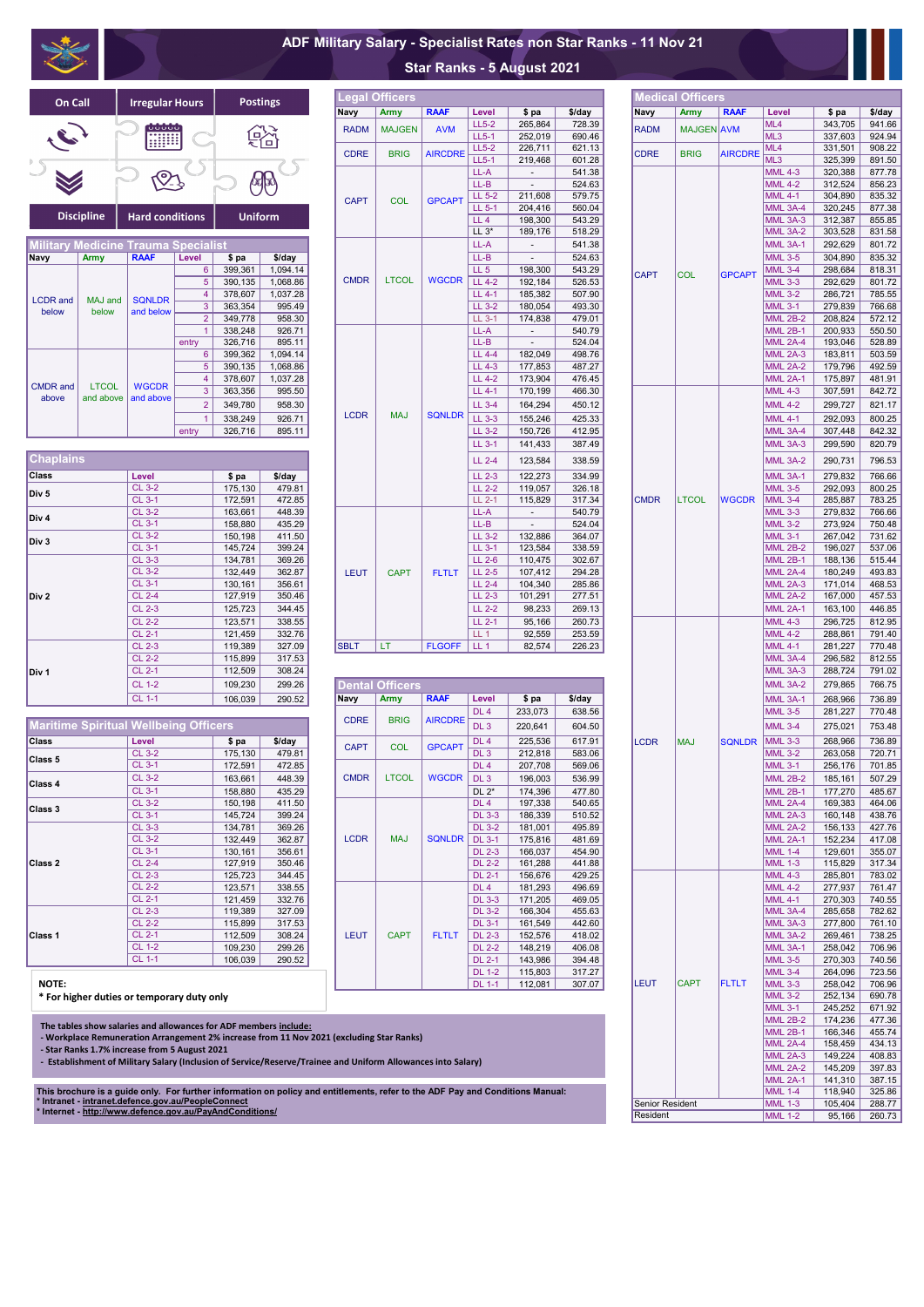|                     |                                                                                                                               | ADF Military Salary - Reserves- non Star Ranks - 11 Nov 21<br><b>Star Ranks - 5 August 2021</b> |                |                          |                          |                          |             |                          |                                               |                 |              |                 |            |  |
|---------------------|-------------------------------------------------------------------------------------------------------------------------------|-------------------------------------------------------------------------------------------------|----------------|--------------------------|--------------------------|--------------------------|-------------|--------------------------|-----------------------------------------------|-----------------|--------------|-----------------|------------|--|
|                     | On Call                                                                                                                       | <b>Irregular Hours</b>                                                                          |                |                          | <b>Postings</b>          |                          |             | <b>Senior Officers</b>   |                                               | (\$ per dav)    |              |                 |            |  |
|                     |                                                                                                                               |                                                                                                 |                |                          |                          |                          | <b>Navy</b> | <b>Army</b>              | <b>RAAF</b>                                   | <b>Incr</b>     | 1            | $\overline{2}$  | 3          |  |
|                     |                                                                                                                               |                                                                                                 |                |                          |                          |                          | <b>ADM</b>  | <b>GEN</b>               | <b>ACM</b>                                    | RG1             | 1,755        |                 |            |  |
|                     |                                                                                                                               |                                                                                                 |                |                          |                          |                          |             |                          |                                               |                 | <b>RGK</b>   | <b>RGM</b>      | <b>RGN</b> |  |
|                     |                                                                                                                               |                                                                                                 |                |                          |                          |                          | <b>VADM</b> | <b>LTGEN</b>             | <b>AIRMSHL</b>                                | $\mathbf{0}$    | 1,153.24     |                 |            |  |
|                     |                                                                                                                               |                                                                                                 |                |                          |                          |                          | <b>RADM</b> | <b>MAJGEN</b>            | <b>AVM</b>                                    | $\mathbf{1}$    | 722.58       |                 |            |  |
|                     |                                                                                                                               |                                                                                                 |                |                          |                          |                          |             |                          |                                               | $\mathbf 0$     | 684.86       |                 |            |  |
|                     |                                                                                                                               |                                                                                                 |                |                          |                          |                          | <b>CDRE</b> | <b>BRIG</b>              | <b>AIRCDRE</b>                                | $\mathbf{1}$    | 579.02       | 614.15          | 625.89     |  |
|                     |                                                                                                                               |                                                                                                 |                |                          |                          |                          |             |                          |                                               | $\Omega$        | 562.22       | 596.33          | 607.73     |  |
|                     |                                                                                                                               |                                                                                                 |                |                          |                          |                          |             |                          |                                               |                 |              |                 |            |  |
|                     | <b>Discipline</b>                                                                                                             | <b>Hard conditions</b>                                                                          |                |                          | <b>Uniform</b>           |                          |             |                          | <b>Trainees (\$ per day)</b>                  |                 |              |                 |            |  |
|                     |                                                                                                                               |                                                                                                 |                |                          |                          |                          |             | Rank                     |                                               |                 |              |                 | <b>RET</b> |  |
| Notes:              |                                                                                                                               |                                                                                                 |                |                          |                          |                          |             |                          | Recruit - basic training                      |                 |              |                 | 140.48     |  |
|                     |                                                                                                                               | * PMKEYS pay grade codes are displayed in red.                                                  |                |                          |                          |                          |             |                          | PTE (E), not completed cat trg/mil trade test |                 |              |                 | 160.55     |  |
|                     |                                                                                                                               | * Increment 0 is paid 'on promotion', payslip's currently identify 'on                          |                |                          |                          |                          |             |                          | Officer Training Unit - without degree        |                 |              | RT <sub>8</sub> | 161.31     |  |
|                     |                                                                                                                               |                                                                                                 |                |                          |                          |                          |             |                          | Officer Training Unit - degree                |                 |              | RT9             | 178.51     |  |
|                     |                                                                                                                               |                                                                                                 |                |                          |                          |                          |             |                          |                                               |                 |              |                 |            |  |
|                     | Other Ranks (\$                                                                                                               | per day)                                                                                        |                |                          |                          |                          |             |                          |                                               |                 |              |                 |            |  |
| <b>Navy</b>         | <b>Army</b>                                                                                                                   | <b>Air Force</b>                                                                                | <b>Incr</b>    | 1                        | $\mathbf{2}$             | 3                        | 4           | 5                        | 6                                             | $\overline{7}$  | 8            | 9               | 10         |  |
|                     |                                                                                                                               |                                                                                                 |                | <b>RAA</b>               | <b>RAB</b>               | <b>RAC</b>               | <b>RAD</b>  | <b>RAE</b>               | <b>RAF</b>                                    | <b>RAG</b>      | <b>RAH</b>   | <b>RAI</b>      | <b>RAJ</b> |  |
| <b>CPO</b>          | WO <sub>2</sub>                                                                                                               | <b>FSGT</b>                                                                                     | $\mathbf{1}$   | 260.68                   | 268.35                   | 278.21                   | 288.85      | 300.34                   | 312.74                                        | 326.14          | 340.62       | 356.25          | 373.13     |  |
|                     |                                                                                                                               |                                                                                                 | 0              | 256.17                   | 263.85                   | 273.71                   | 284.35      | 295.84                   | 308.25                                        | 321.65          | 336.12       | 351.75          | 368.64     |  |
|                     | <b>SSGT</b>                                                                                                                   |                                                                                                 | 0              | 249.02                   | 256.70                   | 266.55                   | 277.19      | 288.68                   | 301.09                                        | 314.49          | 328.96       | 344.59          | 361.48     |  |
|                     |                                                                                                                               |                                                                                                 | $\overline{2}$ | 235.12                   | 242.79                   | 252.65                   | 263.28      | 274.78                   | 287.18                                        | 300.59          | 315.06       | 330.69          | 347.58     |  |
| <b>PO</b>           | <b>SGT</b>                                                                                                                    | <b>SGT</b>                                                                                      | $\mathbf{1}$   | 231.12                   | 238.80                   | 248.65                   | 259.29      | 270.78                   | 283.19                                        | 296.58          | 311.06       | 326.69          | 343.58     |  |
|                     |                                                                                                                               |                                                                                                 | 0              | 227.20                   | 234.88                   | 244.73                   | 255.37      | 266.86                   | 279.27                                        | 292.66          | 307.14       | 322.77          | 339.66     |  |
|                     |                                                                                                                               |                                                                                                 | $\overline{c}$ | 208.81                   | 216.48                   | 226.33                   | 236.97      | 248.47                   | 260.87                                        | 274.27          | 288.75       | 304.37          | 321.26     |  |
| <b>LS</b>           | <b>CPL</b>                                                                                                                    | <b>CPL</b>                                                                                      | $\mathbf{1}$   | 205.33                   | 213.01                   | 222.86                   | 233.50      | 244.99                   | 257.39                                        | 270.80          | 285.27       | 300.90          | 317.78     |  |
|                     |                                                                                                                               |                                                                                                 | 0              | 201.92                   | 209.60                   | 219.45                   | 230.09      | 241.57                   | 253.99                                        | 267.39          | 281.86       | 297.49          | 314.39     |  |
|                     | <b>LCPL</b>                                                                                                                   |                                                                                                 | 0              | 189.16                   | 196.84                   | 206.68                   | 217.33      | 228.82                   | 241.22                                        | 254.62          | 269.10       | 284.72          | 301.61     |  |
| <b>AB</b>           | PTE(P)                                                                                                                        | <b>LAC</b>                                                                                      | 0              | 186.13                   | 193.81                   | 203.67                   | 214.30      | 225.79                   | 238.21                                        | 251.60          | 266.07       | 281.70          | 298.58     |  |
| <b>SMN</b>          | PTE                                                                                                                           | <b>AC</b>                                                                                       | $\Omega$       | 183.16                   | 190.85                   | 200.69                   | 211.34      | 222.83                   | 235.24                                        | 248.64          | 263.11       | 278.74          | 295.63     |  |
|                     |                                                                                                                               |                                                                                                 |                |                          |                          |                          |             |                          |                                               |                 |              |                 |            |  |
|                     |                                                                                                                               | <b>Warrant Officers (\$ per</b>                                                                 | day            |                          |                          |                          |             |                          |                                               |                 |              |                 |            |  |
| Rank                |                                                                                                                               |                                                                                                 | <b>Incr</b>    | 1                        | $\mathbf{2}$             | 3                        | 4           | 5                        | 6                                             | 7               | 8            | 9               | 10         |  |
| WO1 - Tier C        |                                                                                                                               |                                                                                                 |                |                          |                          |                          |             |                          |                                               |                 | <b>RXR</b>   | <b>RXS</b>      | <b>RXT</b> |  |
|                     |                                                                                                                               |                                                                                                 | 0              | $\overline{\phantom{a}}$ | $\overline{\phantom{0}}$ | $\overline{\phantom{a}}$ |             | $\overline{\phantom{a}}$ | $\overline{\phantom{a}}$                      | $\blacksquare$  | 366.77       | 382.42          | 399.30     |  |
| WO1 - Tier B        |                                                                                                                               |                                                                                                 |                |                          |                          |                          | <b>RXD</b>  | <b>RXE</b>               | <b>RXF</b>                                    | <b>RXG</b>      | <b>RXH</b>   | <b>RXI</b>      | <b>RXJ</b> |  |
|                     |                                                                                                                               |                                                                                                 | 0              |                          |                          |                          | 315.00      | 326.50                   | 338.91                                        | 352.30          | 366.77       | 382.42          | 399.30     |  |
|                     |                                                                                                                               |                                                                                                 |                | <b>RWA</b>               | <b>RWB</b>               | <b>RWC</b>               | <b>RWD</b>  | <b>RWE</b>               | <b>RWF</b>                                    | <b>RWG</b>      | <b>RWH</b>   | <b>RWI</b>      | <b>RWJ</b> |  |
| <b>WO1 - Tier A</b> |                                                                                                                               |                                                                                                 | $\mathbf{1}$   | 279.34                   | 287.02                   | 296.88                   | 307.50      | 319.00                   | 331.40                                        | 344.81          | 359.28       | 374.91          | 391.80     |  |
|                     |                                                                                                                               |                                                                                                 | $\pmb{0}$      | 274.46                   | 282.14                   | 291.99                   | 302.63      | 314.12                   | 326.52                                        | 339.93          | 354.40       | 370.03          | 386.91     |  |
|                     |                                                                                                                               |                                                                                                 |                |                          |                          |                          |             |                          |                                               |                 |              |                 |            |  |
| <b>Other</b>        |                                                                                                                               | <b>Rank Appointed</b>                                                                           |                | as Officer -             | <b>Transitional</b>      |                          |             | <b>Closed to New</b>     |                                               | <b>Entrants</b> | '\$ per day) |                 |            |  |
| <b>Navy</b>         | <b>Army</b>                                                                                                                   | <b>Air Force</b>                                                                                | <b>Incr</b>    | 1                        | $\mathbf{2}$             | 3                        | 4           | 5                        | 6                                             | 7               | 8            | 9               | 10         |  |
|                     |                                                                                                                               |                                                                                                 |                | <b>RSA</b>               | <b>RSB</b>               | <b>RSD</b>               | <b>RSF</b>  | <b>RSI</b>               | <b>RSJ</b>                                    | <b>RSK</b>      | <b>RSL</b>   | <b>RSM</b>      | <b>RSN</b> |  |
|                     |                                                                                                                               |                                                                                                 | 3              | 289.81                   | 302.67                   | 317.50                   | 330.35      | 344.68                   | 360.74                                        | 376.85          | 394.31       | 411.76          | 423.41     |  |
| LEUT                | <b>CAPT</b>                                                                                                                   | <b>FLTLT</b>                                                                                    | $\overline{c}$ | 283.89                   | 296.75                   | 311.58                   | 324.42      | 338.75                   | 354.81                                        | 370.93          | 388.38       | 405.82          | 417.48     |  |
|                     |                                                                                                                               |                                                                                                 | $\mathbf 1$    | 277.96                   | 290.80                   | 305.65                   | 318.48      | 332.81                   | 348.88                                        | 364.98          | 382.44       | 399.88          | 411.54     |  |
|                     |                                                                                                                               |                                                                                                 | 0              | 272.04                   | 284.90                   | 299.74                   | 312.59      | 326.91                   | 342.97                                        | 359.07          | 376.53       | 393.98          | 405.64     |  |
|                     |                                                                                                                               |                                                                                                 | 3              | 266.14                   | 278.99                   | 293.82                   | 306.67      | 320.99                   | 337.05                                        | 353.18          | 370.62       | 388.06          | 399.72     |  |
| <b>SBLT</b>         | LT.                                                                                                                           | <b>FLGOFF</b>                                                                                   | $\mathbf{2}$   | 260.22                   | 273.07                   | 287.90                   | 300.75      | 315.07                   | 331.13                                        | 347.25          | 364.69       | 382.15          | 393.80     |  |
|                     |                                                                                                                               |                                                                                                 | $\mathbf 1$    | 254.29                   | 267.15                   | 281.98                   | 294.82      | 309.16                   | 325.21                                        | 341.32          | 358.78       | 376.22          | 387.88     |  |
|                     |                                                                                                                               |                                                                                                 | 0              | 248.36                   | 261.21                   | 276.04                   | 288.88      | 303.21                   | 319.27                                        | 335.39          | 352.84       | 370.29          | 381.93     |  |
| ASLT                | 2LT<br><b>PLTOFF</b><br>0<br>255.31<br>376.04<br>242.45<br>270.13<br>282.98<br>297.31<br>313.37<br>329.49<br>346.93<br>364.38 |                                                                                                 |                |                          |                          |                          |             |                          |                                               |                 |              |                 |            |  |
|                     |                                                                                                                               |                                                                                                 |                |                          |                          |                          |             |                          |                                               |                 |              |                 |            |  |
|                     | Officers (\$ per<br>(day                                                                                                      |                                                                                                 |                |                          |                          |                          |             |                          |                                               |                 |              |                 |            |  |
| <b>Navy</b>         | <b>Army</b>                                                                                                                   | <b>Air Force</b>                                                                                | <b>Incr</b>    | 1                        | $\mathbf 2$              | 3                        | 4           | 5                        | 6                                             | $\overline{7}$  | 8            | 9               | 10         |  |
|                     |                                                                                                                               |                                                                                                 |                | <b>RGA</b>               | <b>RGB</b>               | <b>RGD</b>               | <b>RGF</b>  | <b>RGI</b>               | <b>RGJ</b>                                    | <b>RGK</b>      | <b>RGL</b>   | <b>RGM</b>      | <b>RGN</b> |  |
| <b>CAPT</b>         | <b>COL</b>                                                                                                                    | <b>GPCAPT</b>                                                                                   | $\mathbf{1}$   | 452.97                   | 465.82                   | 480.64                   | 493.49      | 507.82                   | 523.88                                        | 540.01          | 557.44       | 574.89          | 586.55     |  |
|                     |                                                                                                                               |                                                                                                 | $\mathbf 0$    | 440.14                   | 452.98                   | 467.82                   | 480.66      | 494.99                   | 511.05                                        | 527.16          | 544.61       | 562.07          | 573.72     |  |

1 387.20 400.05 414.90 427.74 442.06 458.12 474.24 491.69 509.13 520.79 0 374.62 387.47 402.31 415.16 429.48 445.54 461.65 479.11 496.55 508.21 2 322.15 334.99 349.83 362.68 377.01 393.06 409.18 426.63 444.07 455.73 1 313.33 326.18 341.01 353.86 368.18 384.25 400.36 417.81 435.26 446.91 0 304.48 317.34 332.17 345.01 359.34 375.40 391.52 408.97 426.42 438.07 5 289.81 302.67 317.50 330.35 344.68 360.74 376.85 394.31 411.76 423.41

|                             |              |               | 4             | 281.42 | 294.28 | 309.11 | 321.96 | 336.29 | 352.35 | 368.46 | 385.91 | 403.36 | 415.01 |
|-----------------------------|--------------|---------------|---------------|--------|--------|--------|--------|--------|--------|--------|--------|--------|--------|
| <b>ILEUT</b><br><b>CAPT</b> | <b>FLTLT</b> | 3             | 273.01        | 285.86 | 300.69 | 313.54 | 327.87 | 343.94 | 360.05 | 377.50 | 394.95 | 406.59 |        |
|                             |              |               | 2             | 264.65 | 277.51 | 292.34 | 305.18 | 319.51 | 335.57 | 351.68 | 369.14 | 386.59 | 398.24 |
|                             |              |               | 256.28        | 269.13 | 283.96 | 296.81 | 311.14 | 327.20 | 343.31 | 360.76 | 378.21 | 389.87 |        |
|                             |              |               | 0             | 247.89 | 260.73 | 275.56 | 288.41 | 302.74 | 318.79 | 334.92 | 352.36 | 369.80 | 381.47 |
|                             |              |               | 3             | 233.59 | 246.44 | 261.27 | 274.12 | 288.43 | 304.49 | 320.62 | 338.07 | 355.51 | 367.18 |
| <b>ISBLT</b>                | <b>LT</b>    | <b>FLGOFF</b> | $\mathcal{P}$ | 226.68 | 239.53 | 254.36 | 267.20 | 281.53 | 297.59 | 313.72 | 331.16 | 348.61 | 360.26 |
|                             |              |               |               | 219.89 | 232.74 | 247.58 | 260.42 | 274.74 | 290.80 | 306.92 | 324.38 | 341.82 | 353.47 |
|                             |              |               | $\Omega$      | 213.38 | 226.23 | 241.07 | 253.92 | 268.24 | 284.30 | 300.41 | 317.86 | 335.31 | 346.97 |
| <b>IASLT</b>                | 2LT          | <b>PLTOFF</b> |               | 207.80 | 220.65 | 235.49 | 248.33 | 262.66 | 278.72 | 294.83 | 312.28 | 329.73 | 341.39 |
|                             |              |               | 0             | 202.22 | 215.07 | 229.90 | 242.75 | 257.07 | 273.13 | 289.26 | 306.70 | 324.15 | 335.80 |

CMDR LTCOL WGCDR

LCDR | MAJ | SQNLDR